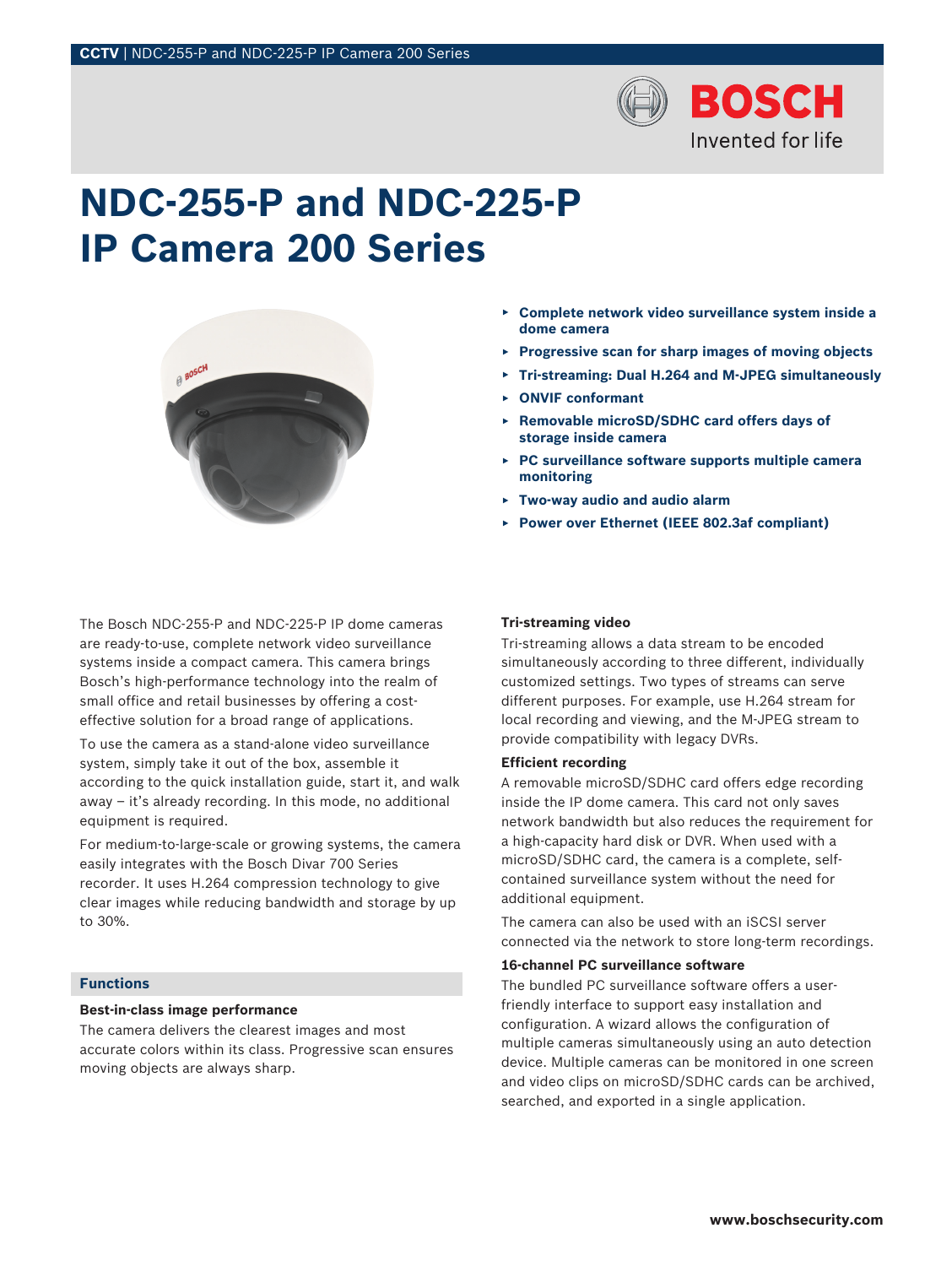#### **ONVIF 1.0 compliant**

The latest Open Network Video Interface Forum (ONVIF) standard ensures compatibility with other surveillance products. This will contribute to a reduction in future upgrade or migration costs.

# **Two-way audio and audio alarm**

Two-way audio allows remote users to listen in on an area and communicate messages to visitors or intruders via an external loudspeaker (not included). Audio detection can be used to generate an alarm, if needed.

#### **Tamper and motion detection**

A wide range of configuration options is available for alarms signaling camera tampering. A built-in algorithm for detecting movement in the video can also be used for alarm signaling.

### **Power-over-Ethernet**

Power for the camera can be supplied via a Power-over-Ethernet (IEEE 802.3af) compliant network cable connection. With this configuration, only a single cable connection is required to view, power, and control the camera.

#### **Certifications and Approvals**

| <b>Region</b>               | <b>Certification</b>                                    |
|-----------------------------|---------------------------------------------------------|
| Europe                      | CF                                                      |
| Safety                      | EU: EN 60950-1: 2006.<br>Reference IFC 60950-1:2005     |
|                             | $US: U1 60950-1:$<br>1st edition dated October 31, 2007 |
|                             | Canada: CAN/CSA-C22.2 NO. 60950-1-03                    |
| <b>FMC</b>                  | $FN 50130 - 4.1995 + A1.1998 + A2.2003$                 |
|                             | FCC Part15 Subpart B, Class B                           |
|                             | EMC directive 2004/108/EC                               |
|                             | EN 55022 class B                                        |
|                             | FN 61000-3-2:2006                                       |
|                             | EN 61000-3-3 · 1995+A1 · 2001+A2 · 2005                 |
|                             | FN 55024                                                |
|                             | AS/NZS CISPR 22 (equal to CISPR 22)                     |
|                             | ICES-003 Class B                                        |
|                             | FN 50121-4:2006                                         |
| Product Certifica-<br>tions | CE. FCC. UL. cUL. C-tick. CB. VCCI                      |
| Power supply                | CE. UL. cUL. PSE. CCC                                   |

#### **Installation/Configuration Notes**

#### **Connections**



| 1 |              |
|---|--------------|
| 2 | Power 12 VDC |
|   |              |

- 3 Ethernet RJ45 4 Audio Line-out
- 
- 5 Audio Line-in





#### **Parts Included**

# **Quantity Component**

1 Quick Installation Guide

- 1 **Installation paper sticker**
- 1 Torx screwdriver for Dome cover
- 1 CD ROM with BVIP Lite Suite and documentation
- 1 Camera fixing screw kit
- 1 MicroSDHC card (warranty provided by card manufacturer)
- 1 Universal power supply with US, EU and UK plug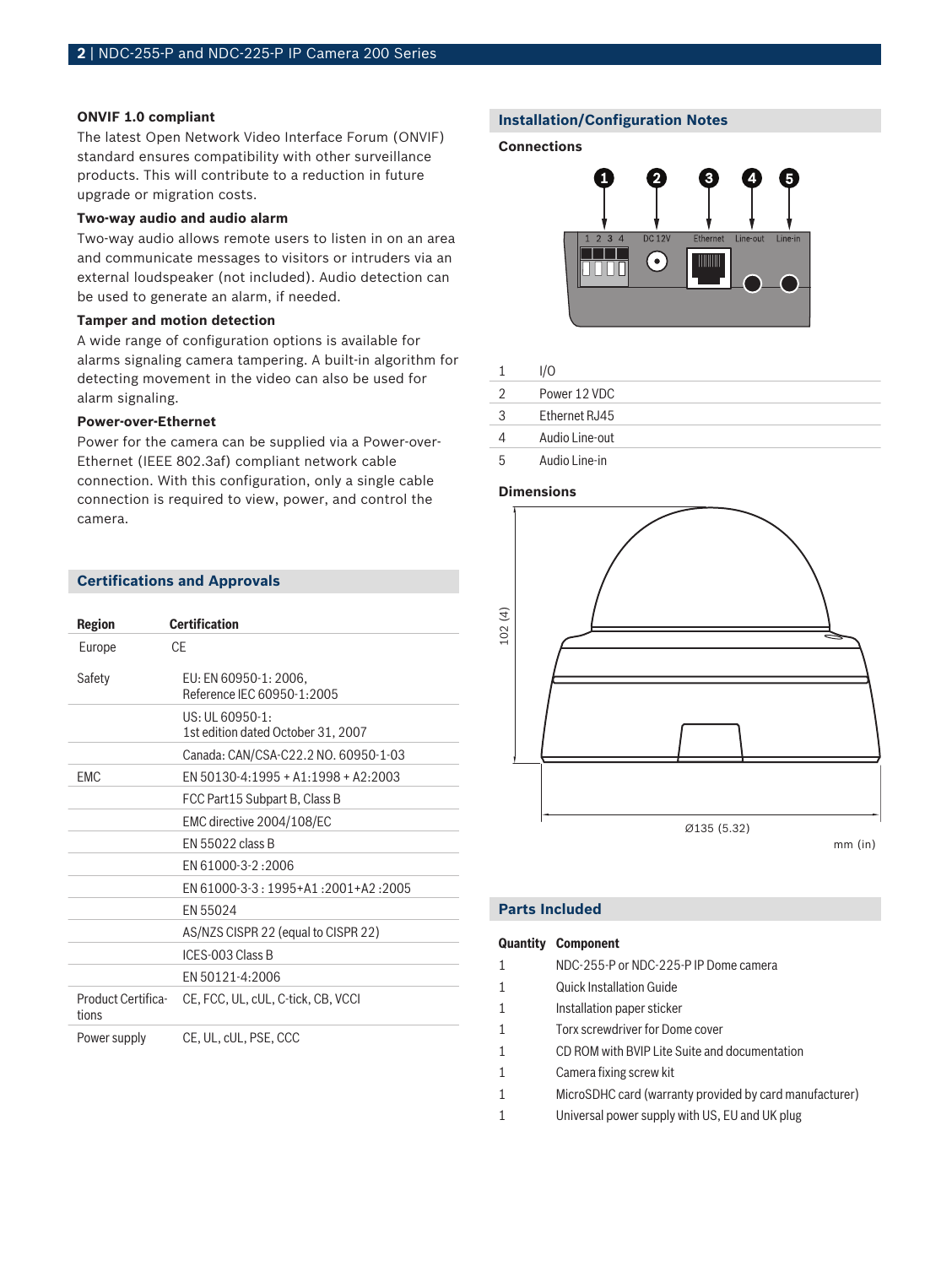| <b>Technical Specifications</b> |                                                                                                                                      |
|---------------------------------|--------------------------------------------------------------------------------------------------------------------------------------|
| <b>Power</b>                    |                                                                                                                                      |
| Input voltage                   | $+12$ VDC or<br>Power-over-Ethernet                                                                                                  |
| Power consumption               | 4.1 W (max)                                                                                                                          |
| Video                           |                                                                                                                                      |
| Sensor type                     | 1/ <sub>4</sub> -inch CMOS                                                                                                           |
| Sensor pixels                   | 640 x 480                                                                                                                            |
| Sensitivity                     | $1.0$ lux                                                                                                                            |
| Video resolution                | VGA, QVGA                                                                                                                            |
| Video compression               | H.264 MP (Main Profile); H.264 BP+<br>(Baseline Profile Plus); M-JPEG                                                                |
| Frame rate                      | 30/25 fps: all resolutions                                                                                                           |
| Lens                            |                                                                                                                                      |
| Lens type                       | NDC-255-P: Varifocal 2.8 to 10 mm, DC<br>Iris F1.2 to close<br>NDC-225-P: Fixed 4 mm, F1.5                                           |
| Lens mount                      | Board mounted                                                                                                                        |
| <b>Connection</b>               |                                                                                                                                      |
| Analog video out                | 2.5 mm jack for installation only                                                                                                    |
| Alarm input                     | Short or DC 5V activation                                                                                                            |
| Relay out                       | Input rating Maximum 1 A 24 VAC/VDC                                                                                                  |
| <b>Audio</b>                    |                                                                                                                                      |
| Audio input                     | Built-in microphone                                                                                                                  |
|                                 | Line in jack connector                                                                                                               |
| Audio output                    | Line out jack connector                                                                                                              |
| Audio communication             | Two-way, full duplex                                                                                                                 |
| Audio compression               | G.711                                                                                                                                |
| <b>Local Storage</b>            |                                                                                                                                      |
| Memory card slot                | Supports up to 32 GB microSD/SDHC<br>card                                                                                            |
| Recording                       | Continuous recording, ring recording.<br>alarm/events/schedule recording                                                             |
| <b>Software Control</b>         |                                                                                                                                      |
| Unit configuration              | Via web browser or PC surveillance soft-<br>ware                                                                                     |
| <b>Network</b>                  |                                                                                                                                      |
| Protocols                       | HTTP, HTTPs, SSL, TCP, UDP, ICMP,<br>RTSP, RTP, RTCP, IGMPv2/v3, SMTP,<br>POP3, FTP, DHCP client, ARP, DNS,<br>DDNS, NTP, SNMP, UPnP |
| Ethernet                        | 10/100 Base-T, auto-sensing, half/full du-<br>plex, RJ45                                                                             |
| PoE                             | IEEE 802.3af compliant                                                                                                               |

|  | <b>Mechanical</b> |  |
|--|-------------------|--|
|  |                   |  |

| Dimensions                                           | Diameter: 135 mm (5.32 in)<br>Height: $102 \text{ mm}$ (4 in)           |
|------------------------------------------------------|-------------------------------------------------------------------------|
| Weight                                               | NDC-255-P: 548 g (1.21 lb) approx.<br>NDC-225-P: 523 g (1.16 lb) approx |
| <b>Environmental</b>                                 |                                                                         |
| Operating temperature<br>Camera                      | $-10$ °C to +50 °C (14 °F to +122 °F)                                   |
| Operating temperature<br>Universal Power Supply Unit | 0 °C to +40 °C (+32 °F to +104 °F)                                      |
| Storage temperature                                  | $-20$ °C to +70 °C (-4 °F to +158 °F)                                   |
| Humidity                                             | 10% to 80% relative humidity (non con-<br>densing)                      |

# **Ordering Information**

| <b>NDC-255-PIP Dome Camera</b>             | <b>NDC-255-P</b> |  |
|--------------------------------------------|------------------|--|
| IP Dome Camera System including varifocal  |                  |  |
| lens and power supply                      |                  |  |
|                                            |                  |  |
| <b>NDC-225-PIP Dome Camera</b>             | <b>NDC-225-P</b> |  |
| IP Dome Camera System including fixed lens |                  |  |



Unit 22, 670 Gympie Rd Lawnton www.technoworx.com.au Ph: 07 3881 2060